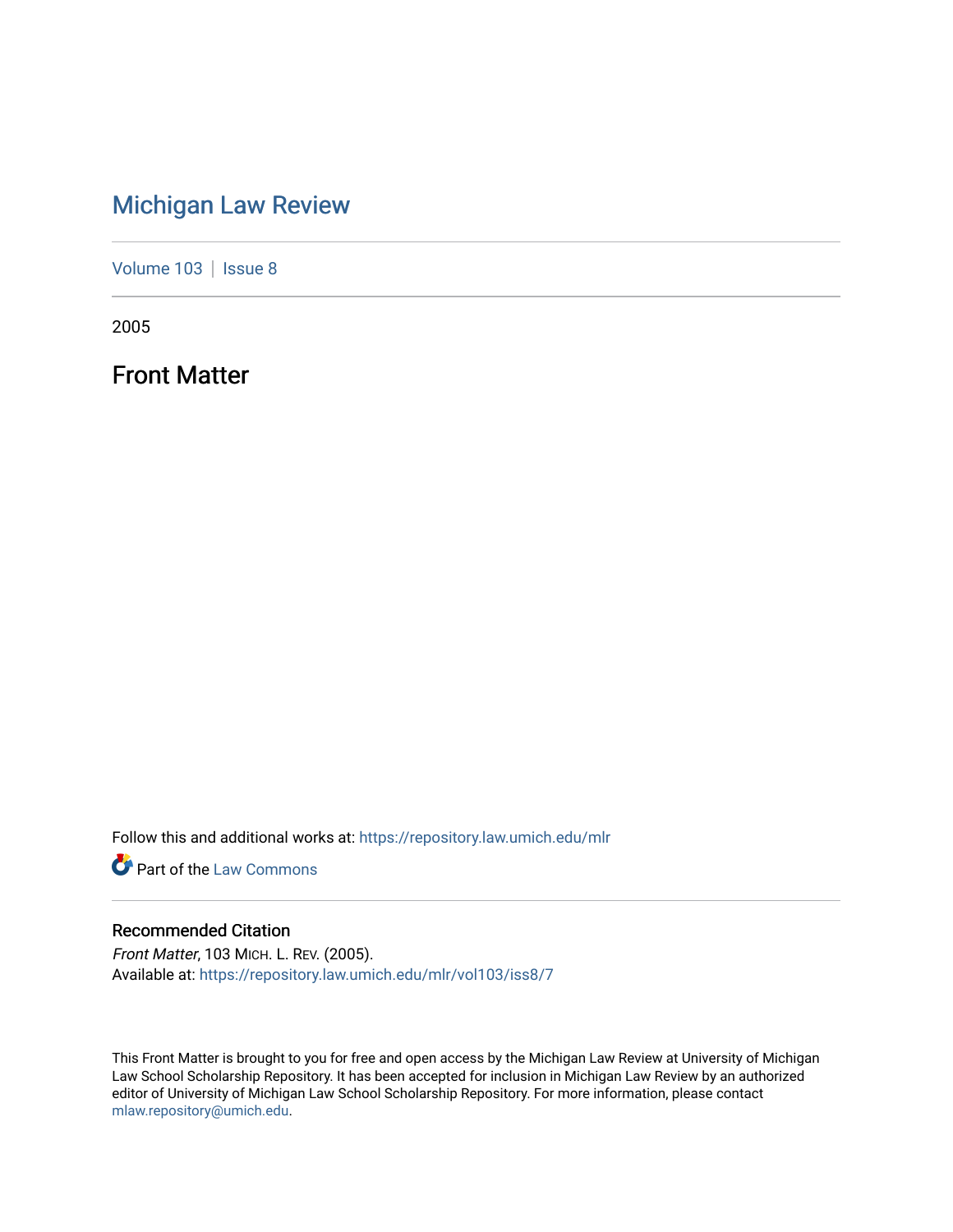## **MICHIGAN** LAW REVIEW

## **VOLUME 103**

2004-2005